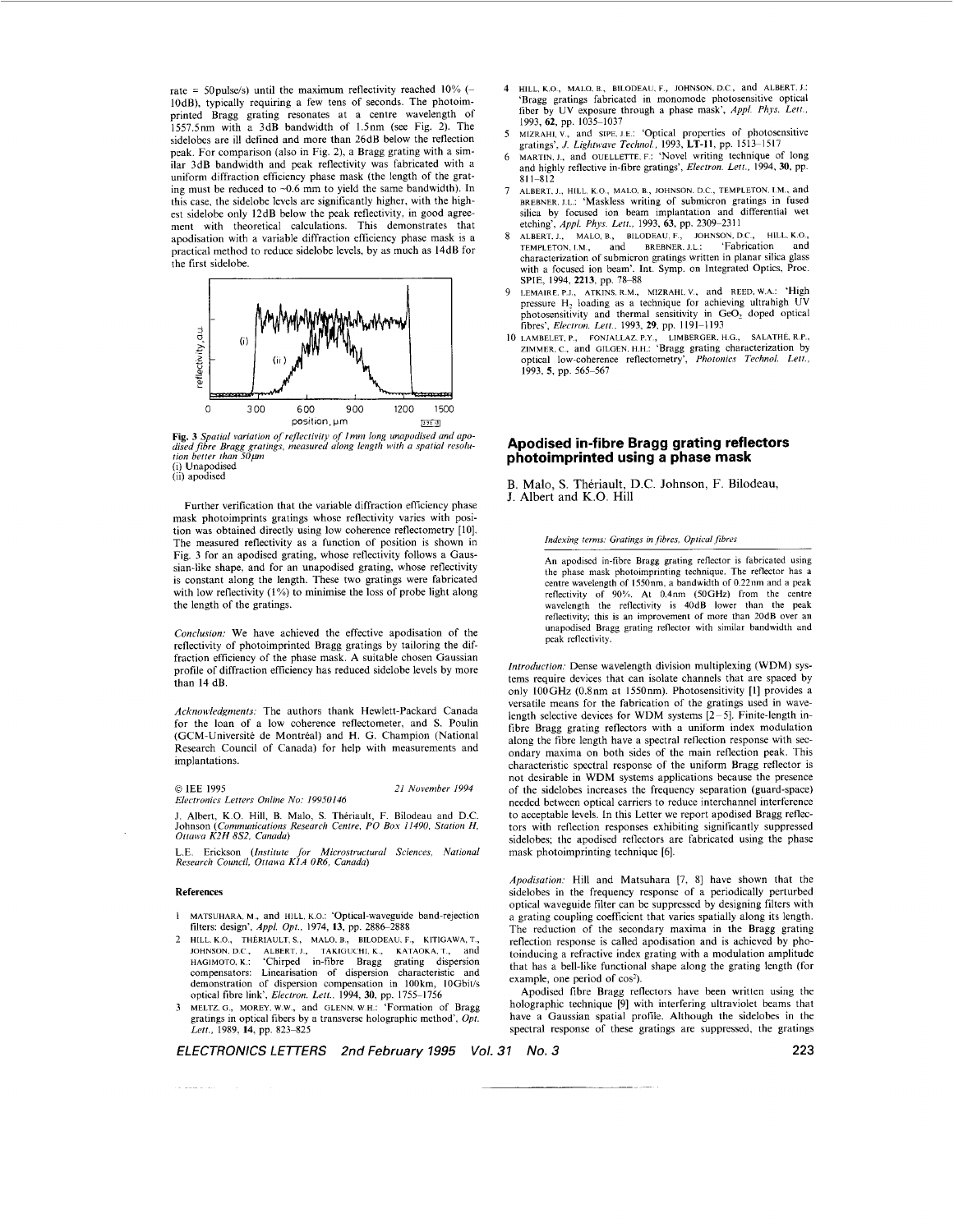<span id="page-1-0"></span>have a fine structure on the short-wavelength side of their reflection response curve which is particularly strong in high-reflectivity gratings [IO]. The fine structure is attributed to Fabry Perot resonances that are obtained in index gratings with a uniform pitch and index modulation whose amplitude has a Gaussian spatial profile. In such structures, the local Bragg resonant wavelength at the grating centre is longer than the local Bragg resonance wavelengths at the grating ends. Consequently, the reflections between the ends of the grating form a Fabry Perot.

In this work, we photoimprint index gratings with a uniform period and index modulation amplitude that has a cos<sup>2</sup> functional variation along the grating length. However, the average local refractive index of these photoimprinted Bragg gratings has been corrected *so* that the local Bragg resonance is constant along the whole length of the grating. The reflection responses of these apodised Bragg reflectors do not have fine structure on the shortwavelength side that has been observed in the apodised Bragg reflectors of [9].

*Experiment and results:* The method we use in this work for obtaining pure apodisation of the grating reflection response, while maintaining invariant the Bragg condition throughout the entire length of the grating. is based on a double-exposure technique described earlier with respect to dispersion-compensating Bragg grating devices [I]. In essence. a first exposure (with the phase inask absent) is made using an appropriately designed shadow mask. This first exposure is computer-controlled to precondition the effective index of the optical waveguide in auch a way as to compensate for any nonuniform variations in average index that are created in the second stage of the fabrication proccss. In the second exposure, an index modulation with a bellshaped profile **is** photoimprinted using the phase mask technique [6]. This profile is obtained using once again a shadow mask to control the irradiation dose such that it has a cos<sup>2</sup> dependence on grating length. Using this procedure, a Bragg grating was fabricated in standard Corning SMF-28 monomode telecommunication fibre that had been preloaded with hydrogen [12]. The grating is IO mm long, has a centre resonance wavelength of 1549.8nm and a full width at half maximum (FWHM) of 0.22nm. The reflection response for this grating is shown in [Fig.](#page-2-0) 1. At wavelengths  $\pm 0.4$ nm  $(\pm 50 \text{ GHz})$  from the centre wavelength of the reflector, the reflectivity **is** 40dB lower than the peak reflectivity of the Bragg grating. No well defined sidelobes are apparent in the reflection rcsponse.



**[Fig.](#page-2-0)** 1 Spectral reflection response of an apodised and an unapodised *fire Brugg grating reflector <i>grams <i>fileset* 

For comparison, we fabricated an unapodised Bragg grating with similar peak reflectivity and bandwidth. This grating was fabricated using the standard single-step phase mask photoimprinting technique [6]. The unapodised Bragg reflector has a length of 6 mm. a centre resonance wavelength of 1550nm, a reflectivity of 90% and a bandwidth (FWHM) of 0.24nm. The reflection spec-trum for this unapodised grating is also shown in [Fig.](#page-2-0) 1. At  $\pm 0.4$ nm from the centre wavelength, the sidelobes in the reflection response of the unapodised grating are 20dB higher than those in the reflection response of the apodised grating.



**Fig. 2** *Reflectivity of an unapodised and apodised Bragg reflector as a function ofposition in* the, *Brayg grating* 

# (i) Unapodised (ii) Apodised

The variation in index modulation along the length of an apodised Bragg reflector can he measured directly using low coherence reflectometry **[13].** We made these measurements using a commercial low coherence reflectometer (Hewlett-Packard, model No. HP 8504A) that has a resolution better than 50um at 1550nm and maximum return loss of 75dB. The sensitivity of this instrument is insufficient to characterise the high reflectivity Bragg gratings whose reflection responses are shown in [Fig.](#page-2-0) 1. Consequently, we fabricated apodised and unapodised Bragg reflectors with lower reflectivity ( $\approx 10\%$ ). The low-coherence reflectometry measurements (see Fig. 2) give the local reflectivity as a function of position along the length of the grating. The results verify that the profile of the index modulation in unapodised and apodised Bragg gratings are, respectively, flat and hell-like shaped along the grating length.

*Conclusions:* We have fabricated an apodised Bragg grating reflector with a centre wavelength of 1550nm. a handwidth (FWHM) of 0.22nm and a peak reflectivity of 90%. At  $\pm$ 0.4nm ( $\pm$ 50GHz) from the centre wavelength the reflectivity is 40 dB lower than the peak reflectivity, a 20dB improvement over an unapodised Bragg grating reflector with similar characteristics.

Acknowledgments: The authors thank Hewlett-Packard for the loan of the low coherence reflectometer.

IEE 1995 *25 Noi'efnher 1994 E1rcrrunic.r Letters Onhe No: 19950150* 

B. Malo, *S. Thériault, D.C. Johnson, F. Bilodeau, J. Albert and K.O.* Hill (Communications Research Centre, PO Box 11490, Station "H", Ottawa, Ontario, K2H 8S2, Canada)

### **References**

- I HILL, K.O., FUJII, Y., JOHNSON, D.C., and KAWASAKI, B.S.:<br>
'Photosensitivity in optical fiber waveguides: Application to<br>
reflection filter fabrication', *Appl. Phys. Lett.*, 1978, **32**, pp. 647-649
- bandwidth optical waveguide transmission filters: **A** new design concept and applications to optical fibre communications'. *Electron. Lett.*, 1987, 23, pp. 465–466 2 HILL. K *0,* JOHNSON. D.C, BILODFAU. **F.,** and FAUCHER. **S** : 'Narrow-
- JOHNSON. D.C., HILL. K.O., BILODEAU. F., and FAUCHER. s.: 'New design concept for a narrowband wavelength-selective optical lap and combiner', *Elecrrun. Lett.,* 1987. **23. pp.** 668-669

224 *ELECTRONICS LETTERS 2nd February 1995 Vol. 31 No. 3*